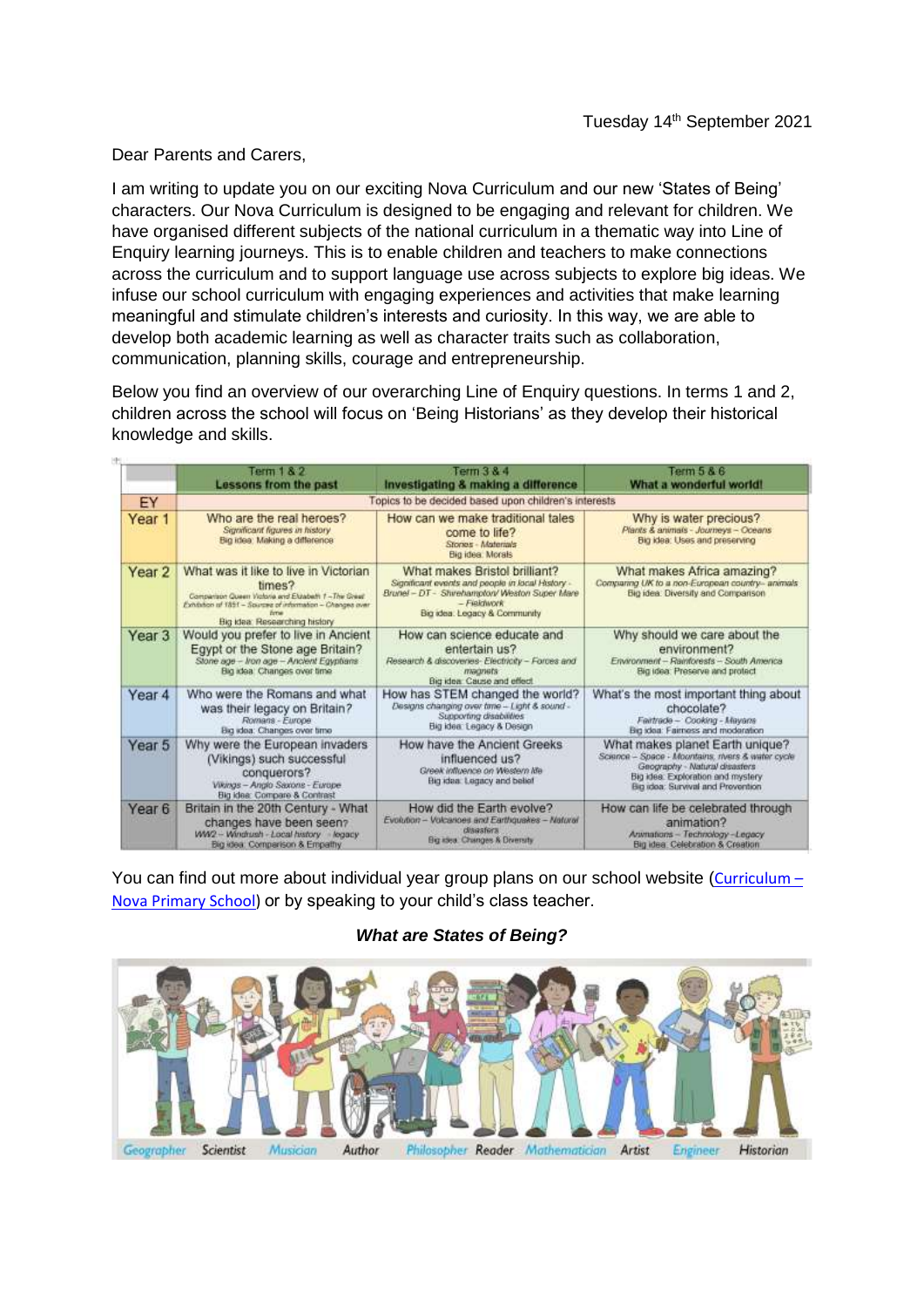You may hear your child talking about being an Author or a Scientist or an Engineer as different 'States of Being'.

What we know about how children learn is that when we teach children skills and knowledge in isolation, they rarely make links to other subjects. Even when they are writing about Florence Nightingale in History or about how planets orbit the planet in Science, they tend to forget how to apply the same English skills. This is in part because the information stored in the brain is locked up in the 'English box', and why would they open that box if they are 'doing' History or Science'?

States of Being move away from content in subject boxes and use clusters of knowledge that can easily be applied between subjects. By learning how to punctuate as an Author, they can use this knowledge when they are being Scientists as they start to understand that Scientists also need to write to convey what they have discovered.

There are other reasons for using a States of Being approach, such as making links to the outside world where Environmental Scientists for instance, use a blend of science, mathematics, geography and engineering. They will inevitably start discussions about what children want to be when they grow up. It opens up the notion that most jobs and careers do not just use one subject, they are a blend.

It also helps us to explore role models and to invite people from the local community in to school to talk about how they are Artists or Historians, for instance, and the blend of skills they use in their work.

**We are always looking for people in all fields of work to help us inspire the children across the curriculum. If you have a particular skill or talent that you would be willing to share with the children, then please do get in touch.** 

| <b>Nova's States of Being</b><br>'Being not doing' |                                                                                                                                                                                                                                       |  |
|----------------------------------------------------|---------------------------------------------------------------------------------------------------------------------------------------------------------------------------------------------------------------------------------------|--|
| <b>Author</b>                                      | Authors read a lot and use what they have read to help them<br>write what is inside their heads. This means other people can<br>read what they have written to help them understand something,<br>entertain them or make life better. |  |
| <b>Mathematician</b>                               | Mathematicians use numbers to find solutions. Being a<br>Mathematician can help with everyday things like shopping,<br>cooking and travelling. The world is full of numbers so we often<br>need to count, sort and measure things.    |  |
| <b>Scientist</b>                                   | Scientists ask questions about the world by looking closely at<br>both big and small things, as well as things that cannot be seen<br>easily. They constantly search for answers to understand the<br>world better for everyone.      |  |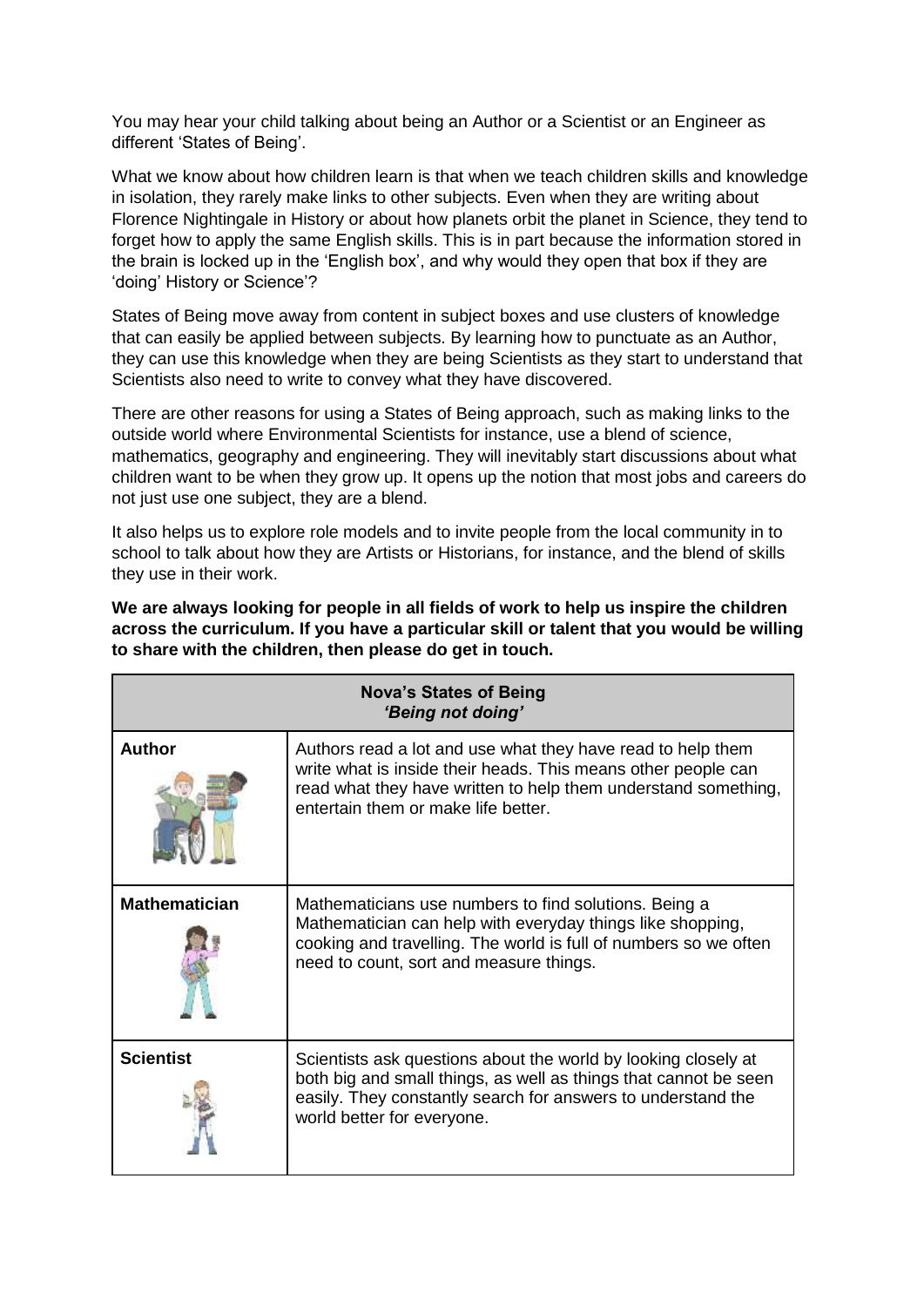| <b>Historian</b> | Historians use things that have been left behind to understand<br>what the past might have looked like. They use differences<br>sources to help understand people, places and stories<br>throughout time.                                                                                                                                          |
|------------------|----------------------------------------------------------------------------------------------------------------------------------------------------------------------------------------------------------------------------------------------------------------------------------------------------------------------------------------------------|
| Geographer       | Geographers understand the world above, around and below is<br>by exploring, mapping and documenting. They make<br>connections between causes and effect and how actions affect<br>the natural and made world.                                                                                                                                     |
| <b>Engineer</b>  | Engineers try to find solutions to different problems. Engineers<br>design things to be easier to use or work better like buildings<br>and transport. They often try to improve things that already exist<br>or create new versions.                                                                                                               |
| <b>Musician</b>  | Musicians express ideas and emotions using voices tuned<br>instruments or found objects. They communicate complex things<br>in amazing ways through sound. Music can help communicate<br>things that might be hard to say in just words.                                                                                                           |
| <b>Artist</b>    | Artists use different ways to communicate ideas and emotions.<br>They can use a variety of things to help them represent the<br>world around us like painting and drawing, sculpture or<br>performance. Artists help us to understand the world from<br>different perspectives.                                                                    |
| <b>Athlete</b>   | Athletes are focused on being fit and healthy. They work hard at<br>being the best they can be through listening to other people,<br>problem solving and keeping going no matter how tough it gets.<br>They constantly set new goals and are ambitious.                                                                                            |
| Linguist         | Linguists understand the world through different languages.<br>They love learning about faith, community and culture through<br>understanding how people communicate in different places<br>around the world. If we understand someone else's language,<br>we not only can communicate with them, but understand how<br>things might be different. |